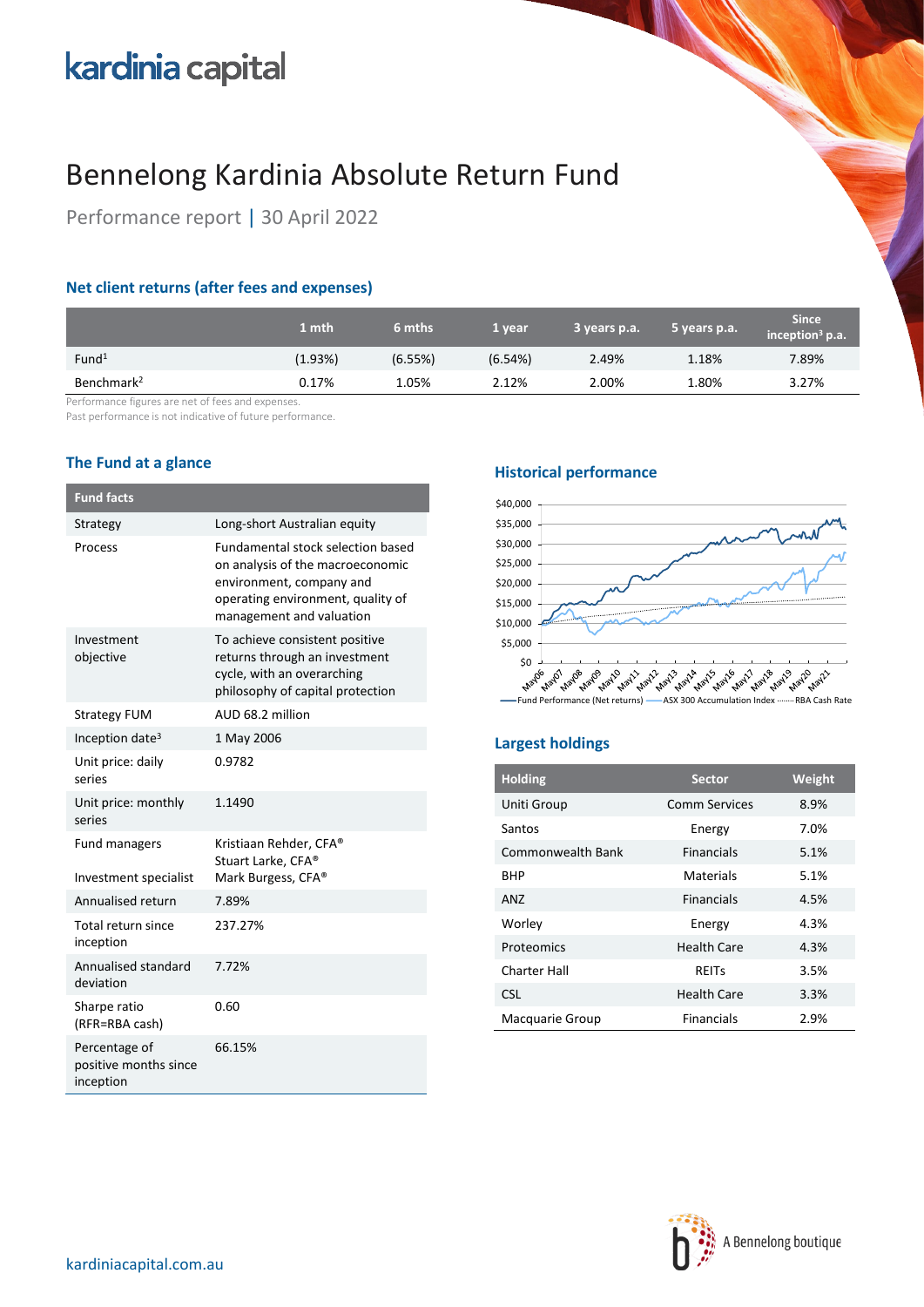

#### **Portfolio exposure analysis**

#### **Market and fund commentary**

The Bennelong Kardinia Absolute Return Fund fell 1.93% in April, while the market also fell (S&P/ASX300 Accumulation Index -0.84%). The market was weak due to the increasing likelihood that central banks would begin lifting interest rates at a rapid pace in the face of rising inflation and the risk of a material slowdown in global economic growth. In addition, the ongoing Russia/Ukraine war continues to impact the usual flow of trade with economic sanctions being imposed on Russia. China's strict COVID lockdowns have also seen ongoing supply chain disruption. Global markets were weak (S&P500 -8.7%, MSCI Asia ex Japan down 3.5%, Euro Stoxx 600 -2.0%, FTSE 100 +0.8%).

The best sectors for the month were Utilities (+9.3%), Industrials (+3.5%) and Consumer Staples (+3.3%), while Information Technology (-10.4%), Materials (-4.3%) and Consumer Discretionary (-3.1%) lagged.

Key contributors and detractors for the month:

| <b>Positive</b><br>contributors | <b>Basis</b><br>points | <b>Negative</b><br>contributors | <b>Basis</b><br>points |
|---------------------------------|------------------------|---------------------------------|------------------------|
| Uniti Group                     | +46                    | East 33                         | $-162$                 |
| Worley                          | +16                    | Proteomics                      | -61                    |
| Select Harvests                 | $+14$                  | Aristocrat<br>Leisure           | $-24$                  |
| <b>SPI Futures</b>              | $+14$                  | HUR <sub>24</sub>               | $-23$                  |
| Firefinch                       | $+13$                  | <b>Neometals</b>                | $-15$                  |

Uniti entered into a binding Scheme Implementation Deed with the Morrison/Brookfield Consortium for cash consideration of \$5.00 per share during the month. We believe the discount between the prevailing share price and the offer price will close, representing an attractive return to Kardinia investors. The prospect for Macquarie Infrastructure and Real Assets Holdings Pty Limited (the underbidder for Uniti) to offer a superior bid presents a very real possibility.

Geopolitical developments have seen global prices for oil and gas surge which we believe will drive the world,

especially the European block, to seek greater energy security. Worley has limited exposure to Russia, and we believe the Company's earnings profile will continue to improve as capex commitments grow in this sector.

Select Harvests grows, processes, and markets almonds produced by its owned and leased almond orchards spanning NSW, VIC, and SA. Indications through the month suggested the almond market shifted in a more favourable direction. Conditions for the current Californian almond crop (the world's largest almond producing region) have deteriorated, while global demand is recovering.

East 33 has ~25% market share in the production and distribution of the Sydney rock oyster market. Profit results since listing have been disappointing due to a lack of labour in the main harvesting regions of NSW. In addition, during the month, heavy rainfall forced the closure of all harvest areas by the NSW Food Authority preventing E33 from harvesting its oysters. An oyster disease QX was also detected in one of the Company's areas of operation. We have closed out the entire position.

Proteomics is currently in the process of commercialising its world first diabetic kidney disease test, PromarkerD. an early detection test, which provides physicians the ability to predict the onset of diabetic kidney disease up to 4 years in advance and with c.86% accuracy. The Company did not provide any new information in terms of the development timeline over the month however a number of important milestones including a US partnering agreement and first sales into Europe are expected within the next 6 months.

On the social gaming side of the business, web traffic metrics suggest Aristocrat's key game RAID's growth has turned negative for the first time. Whilst this is only one part of Aristocrat's business, combined with the prospect of rising global interest rates squeezing household budgets this year, sentiment turned negative against the Company. We closed the position out during the month as it approached Kardinia's stop loss limit.

Commodity prices were generally weaker with iron ore -7% to US\$142/t and copper -7% to US\$4.41/lb. Brent oil rose 2% to US\$109/bbl. Gold was down 2% to US\$1897/oz. The A\$/US\$ fell 6% to US\$0.71.

#### **Outlook & Positioning**

We reduced our net exposure from 73.1% to 52.3% as we see risk of a disorderly selloff as the market tests the resolve of central banks to raise interest rates at a rapid pace in order to contain rising inflation. We reduced our smaller cap positions as we believe large caps will outperform small caps during this period. We also increased the breadth of our short book and increased the position sizes, with our shorts concentrated amongst loss-making stocks and expensive lower quality technology companies.

We believe a tapering of quantitative easing by the US Federal Reserve and faster than expected interest rate rises is the key issue for markets in calendar year 2022.